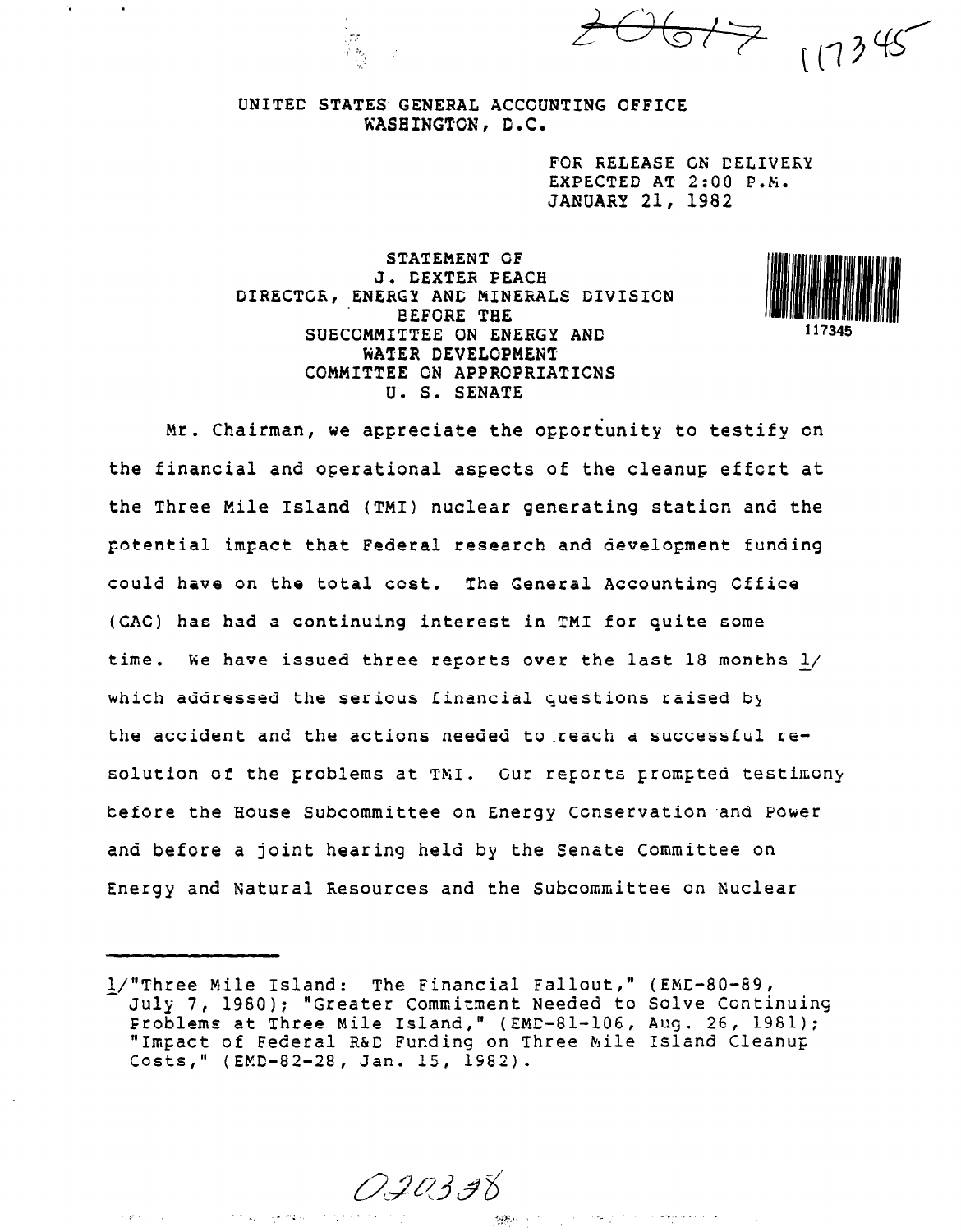Regulation, Senate Committee on Environment and Public Works.

We believe the recent initiatives by the Department of Energy (CGE), the State of Pennsylvania, and the investor-owned electric utility companies are positive signs of a willingness by the concerned parties to move forward at TMI. &e trust this hearing will provide additional impetus to ensure follow-through on the commitments already made and to ensure further commitments we believe are necessary to expedite the cleanup process at  $TMI-2.$ 

My testimony today is based on the information obtained during our review of the TM1 financial issues and our assessment of the impact that DOE's research and develorment program and the delays in restarting TMI-1 could have on TMI-2 cleanup costs.

### BCN GCCC ARE THE CURRENT CCST ESTIMATES FOR TMI-2 CLEANUF?

The General Public Utilities Corp.'s (GPU) latest estimate, based on a revised approach for reaching and extracting the damaged nuclear fuel core, anticipates that atout \$656 millicn will be needed during the 1982-87 pericd to complete the cleanup.

We believe that the \$656 million is a reasonable figure for estimating cleanup funding needs. As the cleanup proceeds, however, there will undoubtedly be changes in the specific work tasks within the spectrum of the total cleanup process that could either decrease or increase this total.

Cur January If, 1982, report, for example, noted one such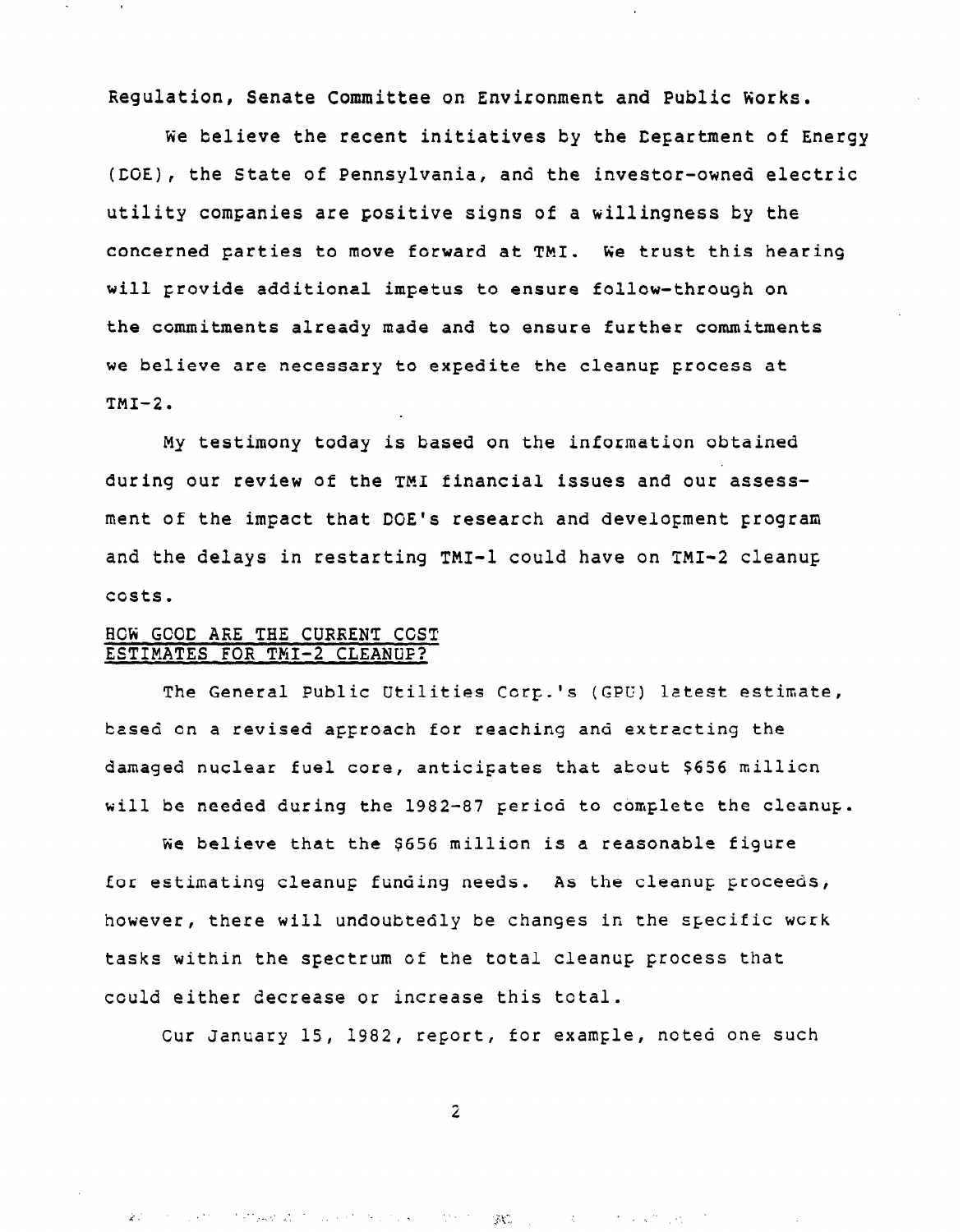decrease in total costs. Primarily because of DOE's research activity on processing the radioactive water in the containment building, GPU was able to save about \$14.5 million by reducing the scope of work and material requirements for handling the radioactive waste generated by the Submerged Demineralizer System (SDS) . DOE has also been involved with GPU in conducting experiments on different ways to remove the radioactive material adhering to the surfaces of the containment building and its component parts. If improved decontamination methods can be SUCCeSSfUlly employed, additional millions of dollars could be saved, thus reducing the total cost estimate even farther.

These possible reductions, however, may be offset by increased costs in other areas. The relatively unknown condition of the reactor core makes estimating access and removal costs difficult and uncertain. For example, although the need has not been definitely established, special remote-controlled equipment to reduce worker exposure to excessive levels of radiation from the damaged core could be required, which would increase the current cost estimate. Another uncertainty is the disposition of the damaged core once it is extracted from the reactor vessel. Current plans call for DOE to take about 15 percent of the core for off-site R&D, with the remaining 85 percent stored in the on-site spent fuel pool. The Nuclear Regulatory Commission (NRC), however, may require that the entire core be taken off-site. If this occurs, additional costs ranging from \$12, million to \$30 million could be incurred

3

 $\sim$   $\sim$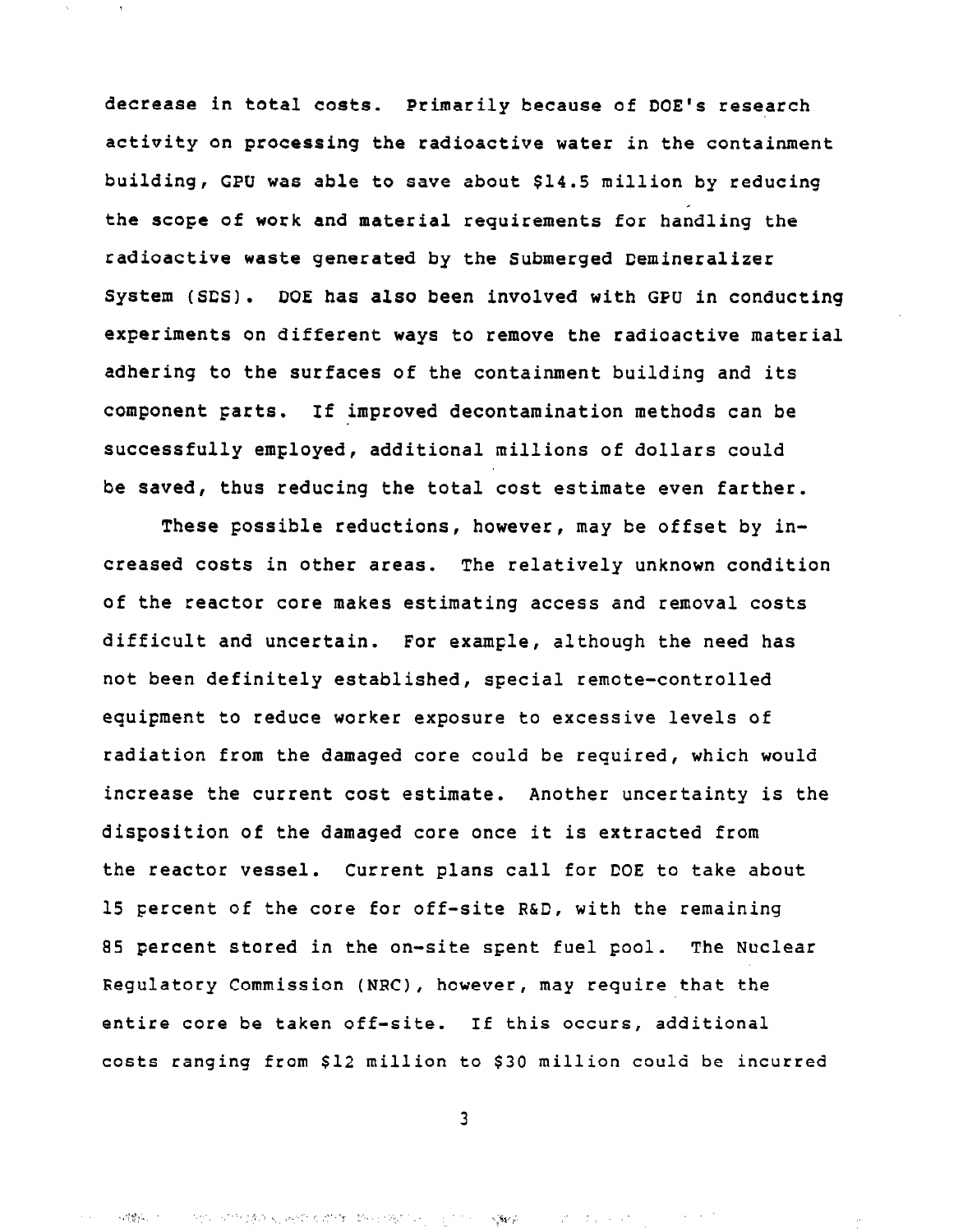by GPU, depending on the storage and disposal method used.

While these kinds of uncertainties exist with regard to the current cost estimate, it is certain that because of inflationary pressures, the estimate will escalate if the process continues to be delayed. Based on the \$656 million estimate, each year's extension beyond 1987 for completing the cleanup could add from \$50 million to \$75 million annually to the total cost.

#### CURRENT STATUS OF CLEANUP FUNDS

At the time of the TMI-2 accident on March 28, 1979, GPU had the unit insured fcr \$300 million--the maximum available. As of December 31, 1981, about \$84 million of the insurance proceeds were still available. At the present time, GFU has no internal source of funds for cleanup other than the insurance money, and it appears unlikely that the company will be able to borrow any money from outside sources. In the past, the Pennsylvania Public Utility Commission (PUC) has denied the GPU companies in Pennsylvania the use of ratepayer operating revenues for cleanup purposes. This action, along with other rate decisions on the TM1 units, has adversely affected the companies' credibility in the financial markets. At the present rate of expenditures for cleanup--\$40 million per year--the insurance money will be exhausted in late 1983 or early 1984.

On July 9, 1981, Governor Thornburgh proposed a plan for sharing the cleanup costs among the utility industry, the Federal Government, GPU and its ratepayers, and the States of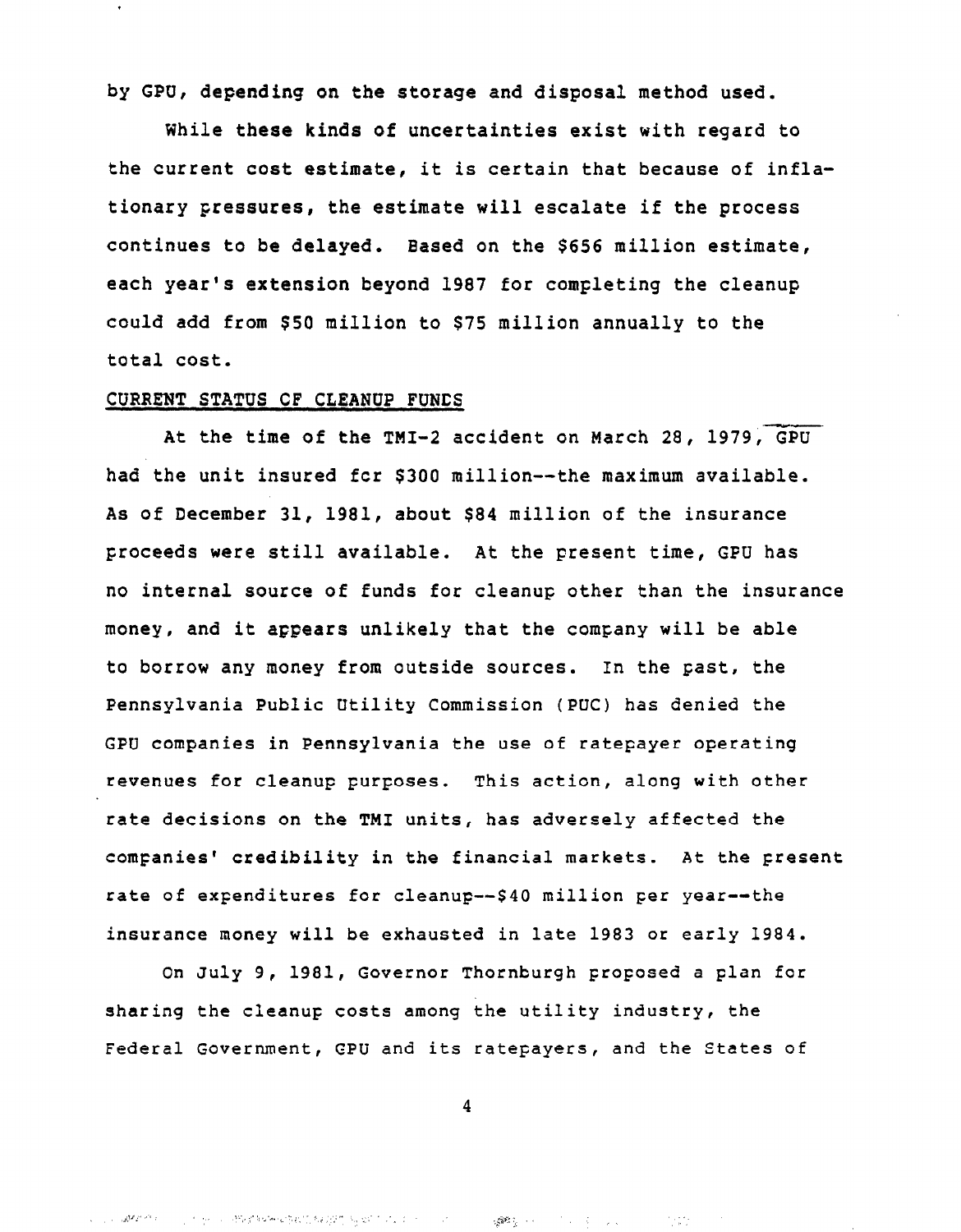Pennsylvania and New Jersey. This was the first break in a funding impasse that had existed for some time. Thus far, the investor-owned utilities have accepted responsibility for \$190 million of the cost. The Reagan administration has committed itself to \$123 million for a multi-year R&D program for TMI. The January 7, 1982, PUC rate order for the Metropolitan Edison (Met Ed) and Pennsylvania Electric companies included \$37.5 million for cleanup costs. The Jersey Central Power & Light Co. has requested \$12.5 million for cleanup from the New Jersey Eoard of Public Utilities.

These actions and commitments are tangible evidence that the concerned parties have accepted some responsibility for sharing in the cleanup costs. A number of contingencies have yet to be resolved, however, before these funds will actually be available to augment the insurance proceeds. For example, the utility companies have yet to finalize the method by which their \$190-million contribution will be assessed, collected, and disbursed to GPO. DOE did not seek multi-year funding for its R&D program as we had recommended in our August 1981 report. Consequently, it only has a 1982 budget approval for \$32.75 million. The expenditure of at least some of these funds is contingent on GPU's having funds from other sources to implement work tasks that DOE will be involved in. Furthermore, the \$37.5-million increase in rates for cleanup ordered by the PUC is contingent on the restart of TMI-1. NRC's restart order was expected in early 1982 but is now uncertain because

5

 $\label{eq:2.1} \mathcal{F}_{\mathcal{F}}(\mathcal{F}_{\mathcal{F}}) = \mathcal{F}_{\mathcal{F}}(\mathcal{F}_{\mathcal{F}}) = \mathcal{F}_{\mathcal{F}}(\mathcal{F}_{\mathcal{F}}) + \mathcal{F}_{\mathcal{F}}(\mathcal{F}_{\mathcal{F}}) = \mathcal{F}_{\mathcal{F}}(\mathcal{F}_{\mathcal{F}})$ 

 $\mathcal{C}_{\mathcal{G}_0}^{\mathbf{p},\mathbf{p}}(1)$  ,  $\mathcal{C}_{\mathcal{G}_0}$ しゅうしょう かいしな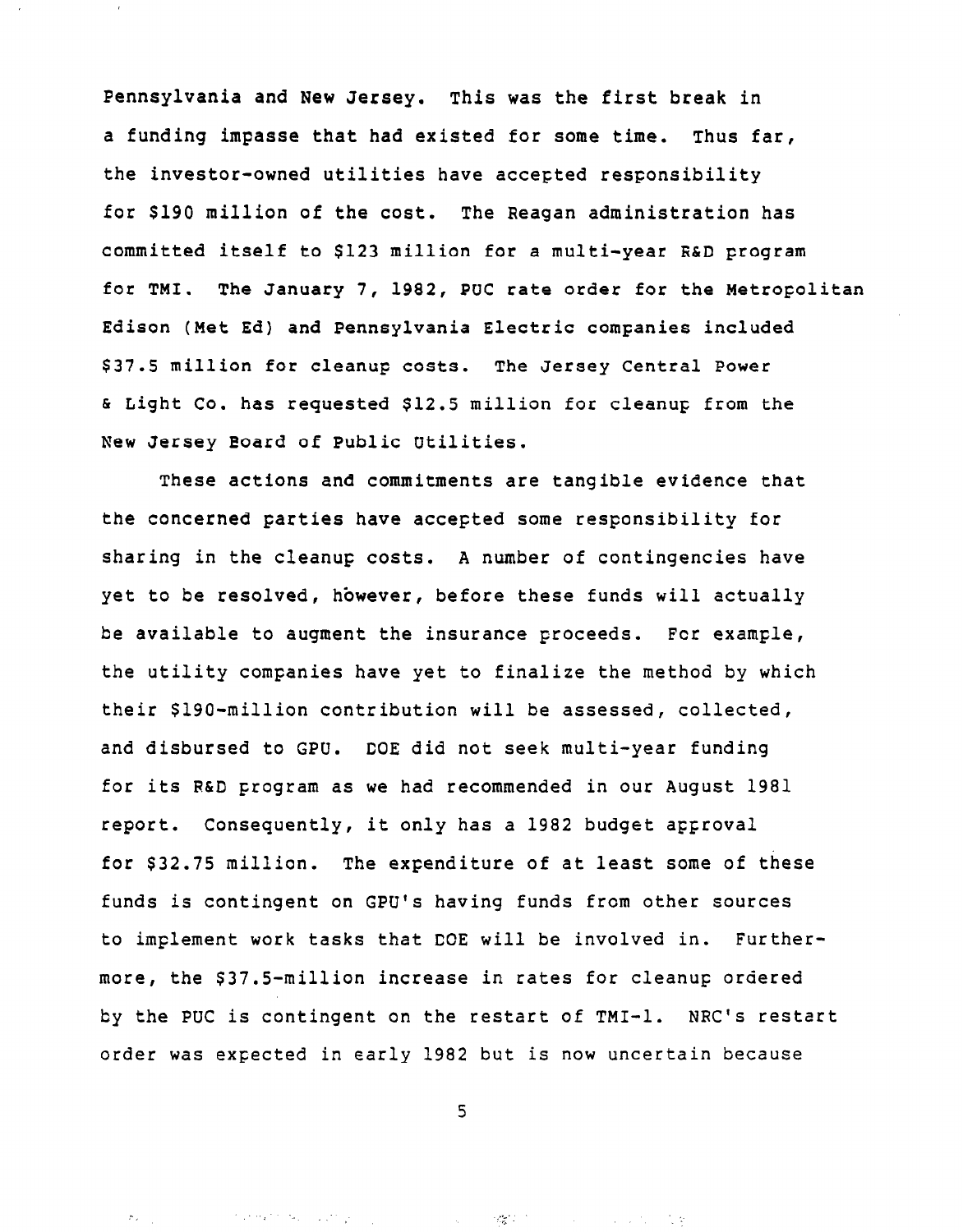of the recent court ruling requiring NRC to consider the "Fsychological stress" issue before approving a restart order. L/

## PROGRESS OF CLEANUP ACTIVITIES

The TMI-2 cleanup cost and completion schedule has slipped steadily since the initial estimate was developed in mid-1979. The expected completion date for the cleanup, for example, has slipped from 1982 to 1987. Costs have escalated from \$133 million (1981 dollars) to over \$1 billion, adjusted for inflation.

The escalation in both time and cost results from a number of problems. After completing the basic decontamination of the auxiliary building in early 1980, GPU Flanned to remove the 700,000 gallons of radioactive water in the containment building. Eased on NRC's Ferceived need to have a Programmatic Environmental Impact Statement, approval for the use of the SDS was not given until March 1981. Although NRC held out the possibility that the SDS might not be an acceptable method for processing the water, GPU went ahead on its own and developed and installed the system. Originally scheduled to start operations in April 1981, the SDS did not actually begin processing the containment water until September 1981. The SDS has exceeded performnce expectations and some of the lost time has been made

l/People Against Nuclear Energy vs. U.S. Nuclear Regulatory Commission and the United States of America, U.S. Court of Appeals for the D.C. Circuit, 81-1131.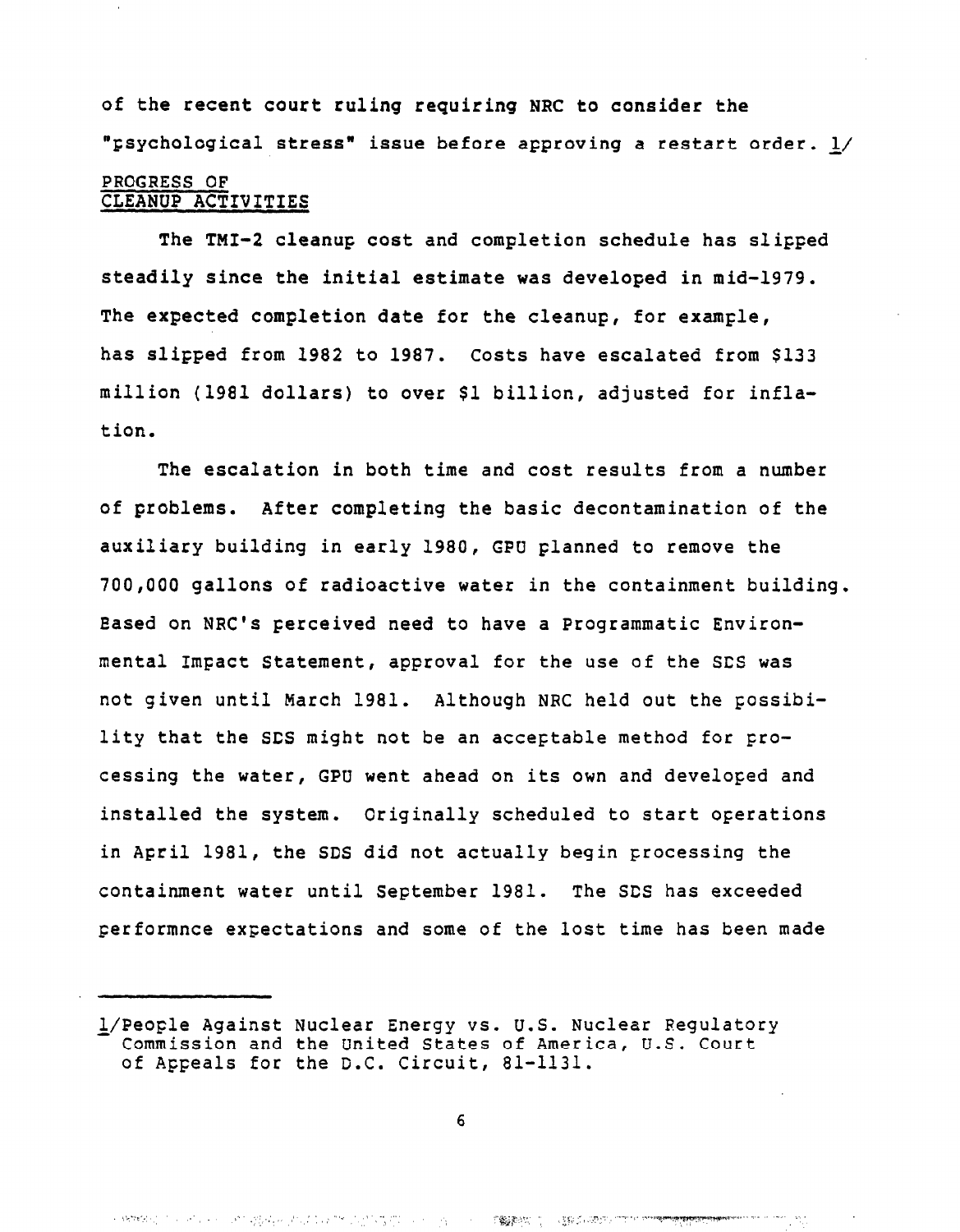up. The uncertain regulatory approval was a major factor, however, in the delays in developing the system originally.

Budget constraints imposed by uncertain funding and regulatory requirements have limited GPU's ability to expedite the cleanup work. The lack of firm dollar commitments from outside sources and the resistance of rate regulators to pass any cleanup costs to consumers required that GPU rely almost totally on the insurance proceeds for cleanup funds. The use of the money was further affected by NRC's mandate that regardless of any PUC limitation on the use of its revenues, GPU was responsible for maintaining TMI-2 in a safe condition. As a result, GPU committed most of its \$44.8-million cleanup budget for 1981 to maintaining the unit in a safe condition. GPU plans to continue restricting the use of the remaining insurance money so it will have a cash reserve available in case some safety problems develop at the site.

GPUls \$656 million budget estimates for 1982-87 anticipated that the following funds would be needed, and could be effectively used, to meet the planned completion date:

| Year                                         |  | 1982 1983 1984 1985 1986 1987 |  |
|----------------------------------------------|--|-------------------------------|--|
| Amount                                       |  |                               |  |
| (million) \$117.4 177.9 131.4 145.9 80.8 3.2 |  |                               |  |

The effective use of these annual amounts, however, depends on the timely interaction among engineering, design, implementation, regulatory bodies, and funding availability. For example, by not Spending even a few million dollars for gre-implementation

7

3. 经2018年增长,运动工作, 12. 生产学生。

**《美术**》 2010年10月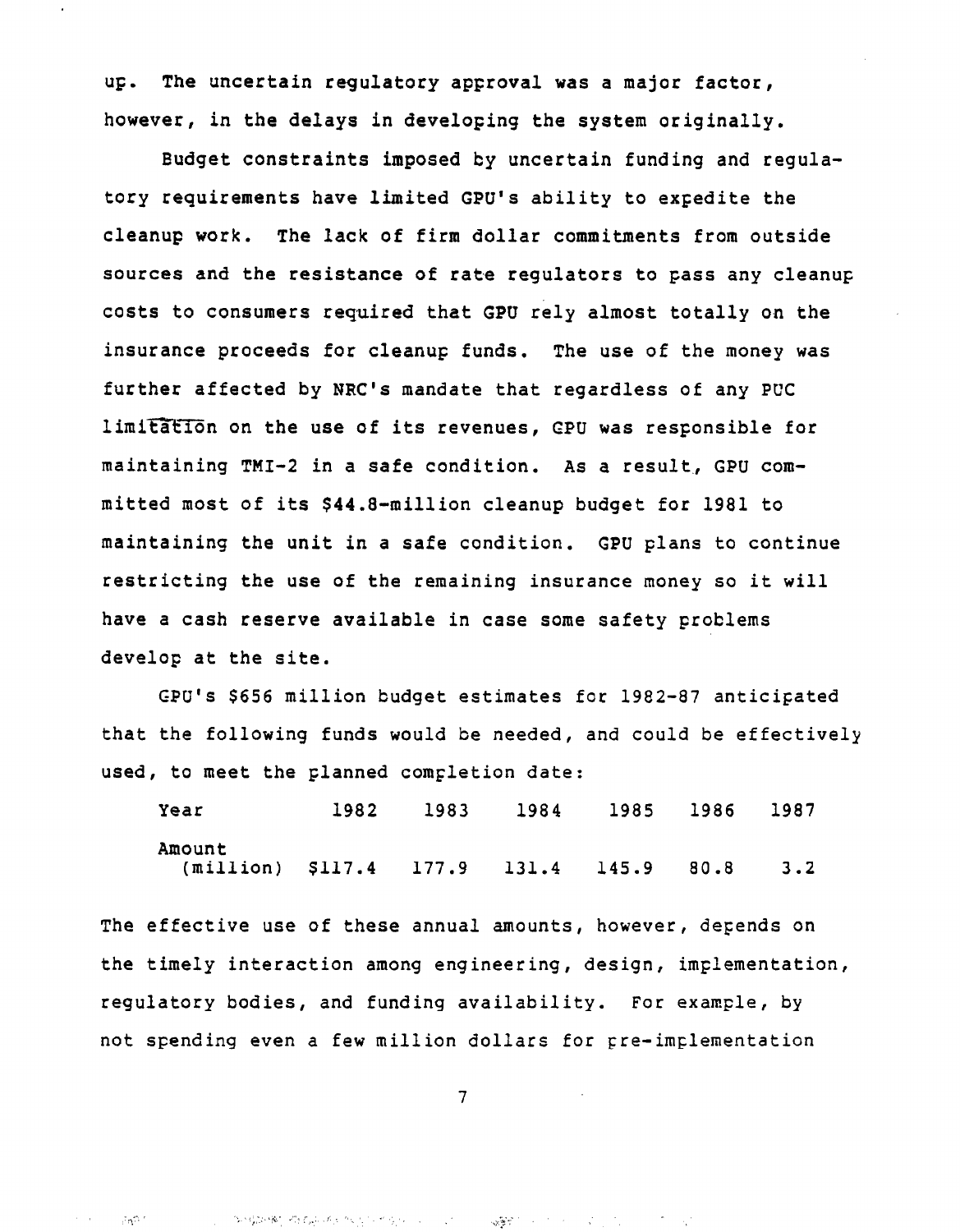design and engineering, lengthy slippages in task implementation can occur. Delays in getting NRC regulatory approval for plans and activities can have similar effects on GPU's ability to use its funds as budgeted. Eecause the preliminary engineering work planned for 1981 was not started, work tasks originally scheduled for start in early 1982 are being delayed. As a result, it is likely that even if GPU had the \$117.4 million available, it could not effectively use it all during 1982. However, if the necessary funding to cover annual budgeted costs were assured, it would remove a major barrier to GFU's ability to expedite the cleanup and give it the flexibility needed to contend with other non-monetary uncertainties that exist.

# THE IMPACT OF FEDERAL FUNDING ON TM1 CLEANUP COSTS

The Federal Government has been heavily involved in the TMI-2 problem since the accident occurred. Most of the involvement has been through NRC's regulatory responsibility but several other agencies have also committed resources to resolve the issues and problems that developed after the accident. Gn September 22, 1981, we reported to the Chairman, Subcommittee on Energy Conservation and Power, House Committee on Energy and Commerce, that five Federal agencies had committed about \$275 million during the 1979-81 period for TMI-related matters. Very little of this money, however, has gone to directly offset expenditures that GPU would have made for cleanup activities.

a

',' T- ,".,.', : I\_, :. .,, '. \_':,:

 $\label{eq:2} \mathcal{L}^{(1)}\left(\mathcal{L}^{(1)}\right) = \mathcal{L}^{(1)}\left(\mathcal{L}^{(1)}\right) = \mathcal{L}^{(1)}\left(\mathcal{L}^{(1)}\right)$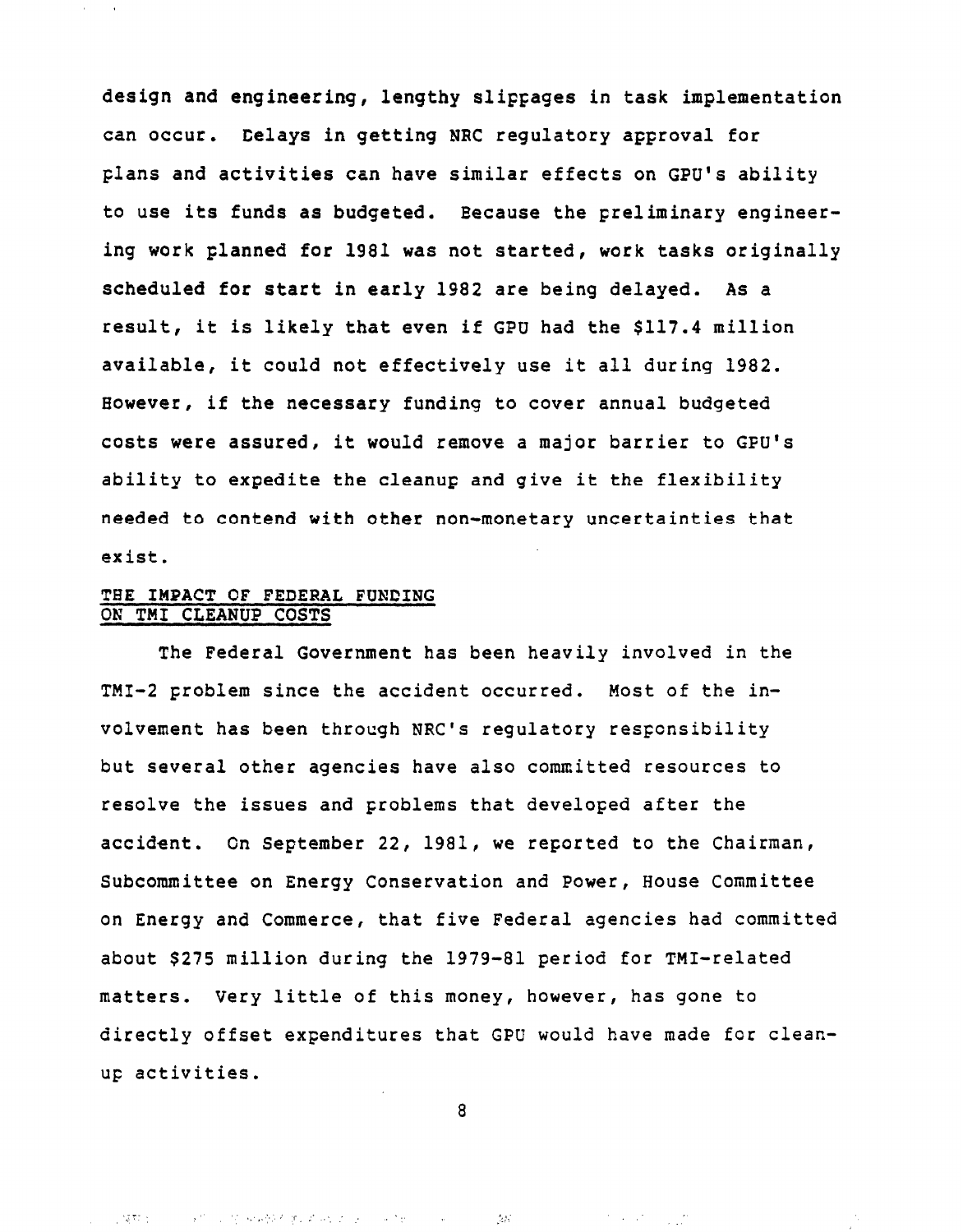The current administration commitment of \$123 million for data acquisition and R&D, if carried out as planned, does have the Fotential for directly offsetting from \$51 million to \$54 million of GPU-budgeted expenditures. In addition, DGE research activities to date have already resulted in the \$14.5 million reduction in the overall budget, referred to previously.

.,

 $\bar{\psi}_{\rm{max}}$ 

About \$46.7 million, or 90 percent of the potential offset, is expected to result from DOE's involvement in gaining access to and removing the damaged reactor core. DCE expects to develop data on what happened during the accident with respect to the reactor core. The data will serve as a basis for ccnfirming or improving design, operational, and maintenance procedures which will prevent core damage in the event of another accident, thereby limiting both health and safety hazards and recovery costs. CCE also expects that its active participation in the reactor evaluation will enable it to develop and document a methodology for gaining access to, removing, and disposing of a damaged core's components under accident conditions. About \$3 million of the \$48-million total for data acquisition have already or will Offset GPU expenditures, and about \$1.7 million of the \$19.4 million budgeted for waste immobilizaticn will replace GPU expenditures for that purpose.

The remaining non-offset balance of the \$123 million-program will be used to fund CCE work tasks that are of a more generic nature and therefore not directly related to the cleanup budget. These work tasks include the waste immobilization demonstrations,

9

 $\sim 350$ 

 $\rightarrow$   $\gamma$ 

the expertise of the control of the control of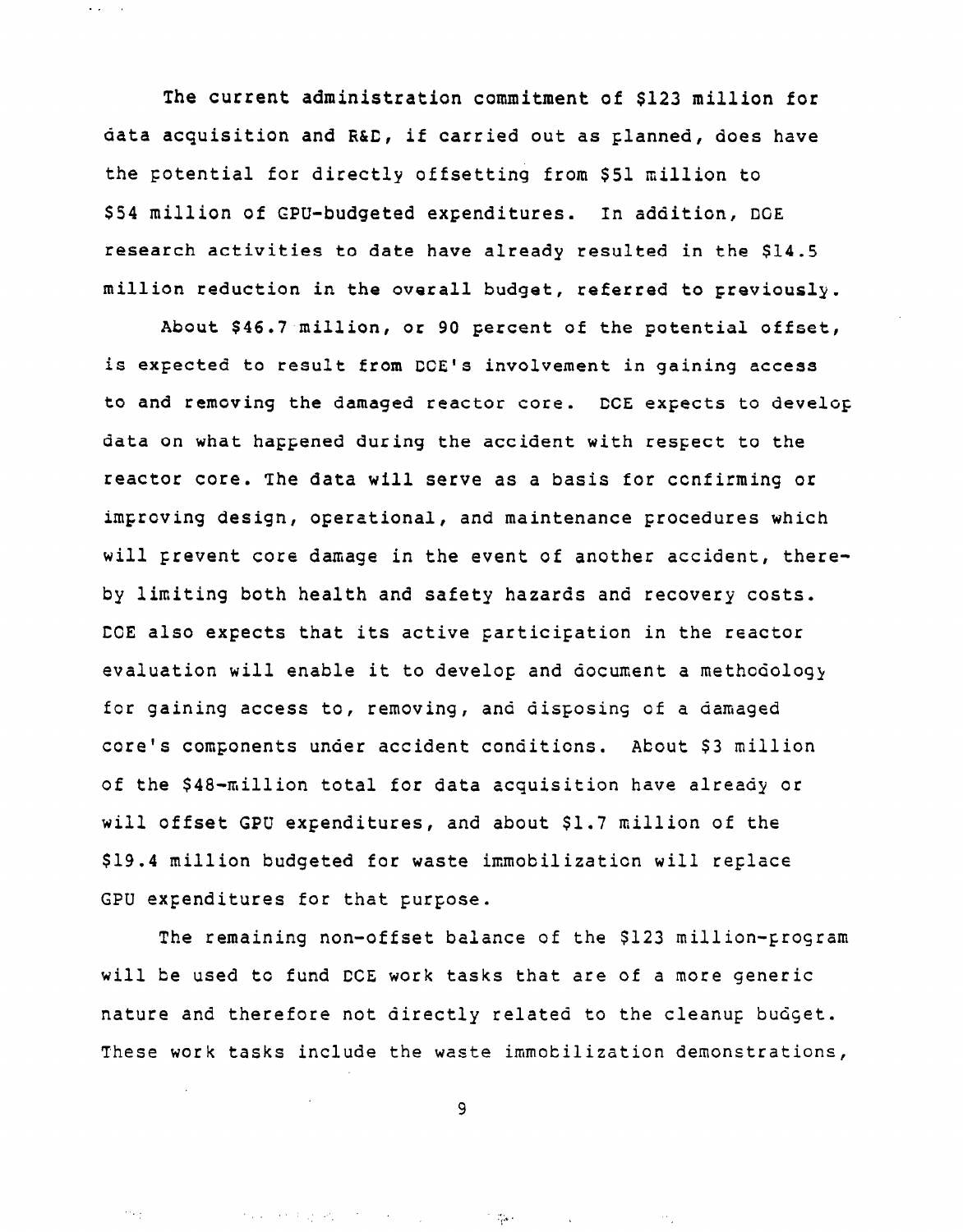examination of damaged core elements at DCE laboratories, and various data acquisition projects. Completion of these nonoffset tasks, however, will depend heavily on the successful completion of DOE's proposed on-site activities. The effective use of Federal funds for these on-site activities will, in turn, depend on the availability of cleanup funds for CPU to design and implement the various cleanup work tasks in which DCE will be participating.

# BCK WILL FAILURE TO RESTART TMI-1 AFFECT THE CLEANUP PROCESS?

→ 488, 1200 → 12000 → 83, 4000 → 2000 → 2000 → 2000

 $\alpha$  ,  $\beta$  ,  $\alpha$  ,  $\beta$  ,  $\alpha$ 

It is difficult at this point to accurately assess the effect that not restarting TMI-1 in the near future will have on the progress of the TMI-2 cleanup. We have not had time to evaluate the impact of the court ruling against NRC as it relates to the restart proceedings and can only raise questions that need to be answered.

As the PUC order new stands, the implementation of the second stage of the order--which includes the collection of the \$37.5 million for cleanup--could be delayed anywhere from 2 to 10 months or even longer. This leaves GFU with no access to ratepayer revenues to supplement insurance proceeds and other contributions. From the Federal Government's viewpoint, this in turn raises questions about DOE's ability to effectively use its R&D funding. CPU expenditures in 1982 could possibly be a repeat of 1981--completion of the containment water processing and some minor cleanup activities, but principally

10

 $\sim 25$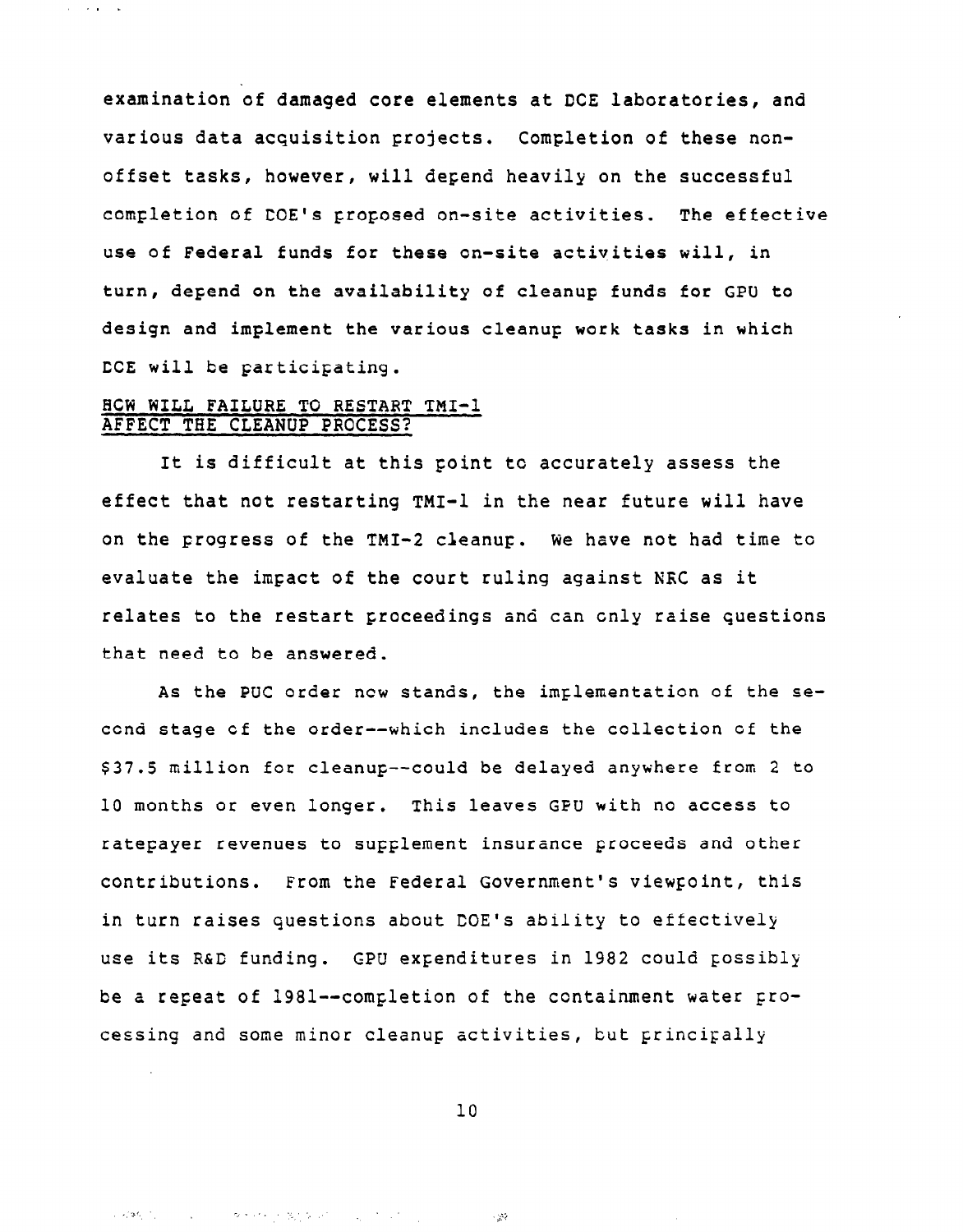maintaining the unit in a safe condition.

 $\mathbf{v} = \mathbf{v} \cdot \mathbf{z} = \mathbf{v}$ 

Of greater concern than the cleanup, perhaps, are questions that relate to the potential for financial default by Met Ed and the effect that would have on the Corporation as a whole. The financial well-being of Met Ed and its ability to meet its April 1982 tax obligation to Pennsylvania are, to a large degree, dependent on the restart of TMI-1 and the restoration of its fixed costs and return on investment to the base rates. The delayed restart will almost certainly raise questions over its future financial viability. Even if Met Ed meets the April tax obligation, it will have to raise over \$50 million in 1983 from internal sources to meet its long-term debt obligations. The continued loss of TMI-1 revenues and earnings, coupled wih the drain on its non-TM1 assets to cover its share of the fixed costs for the unit, make it highly unlikely that Met Ed will be able tc meet its obligations without significant rate relief because it will be even further rcmcved from access to necessary capital markets.

In summary, Mr. Chairman,

- --Funding constraints continue to present difficulties in expaditing the cleanup of TMI-2 and threaten the financial viability of Met Ed.
- --The response to Governor Thornburgh's proposal for funding the cleanup has been very encouraging and there are positive signs of a willingness by the concerned Farties to move forward at TMI. A numter